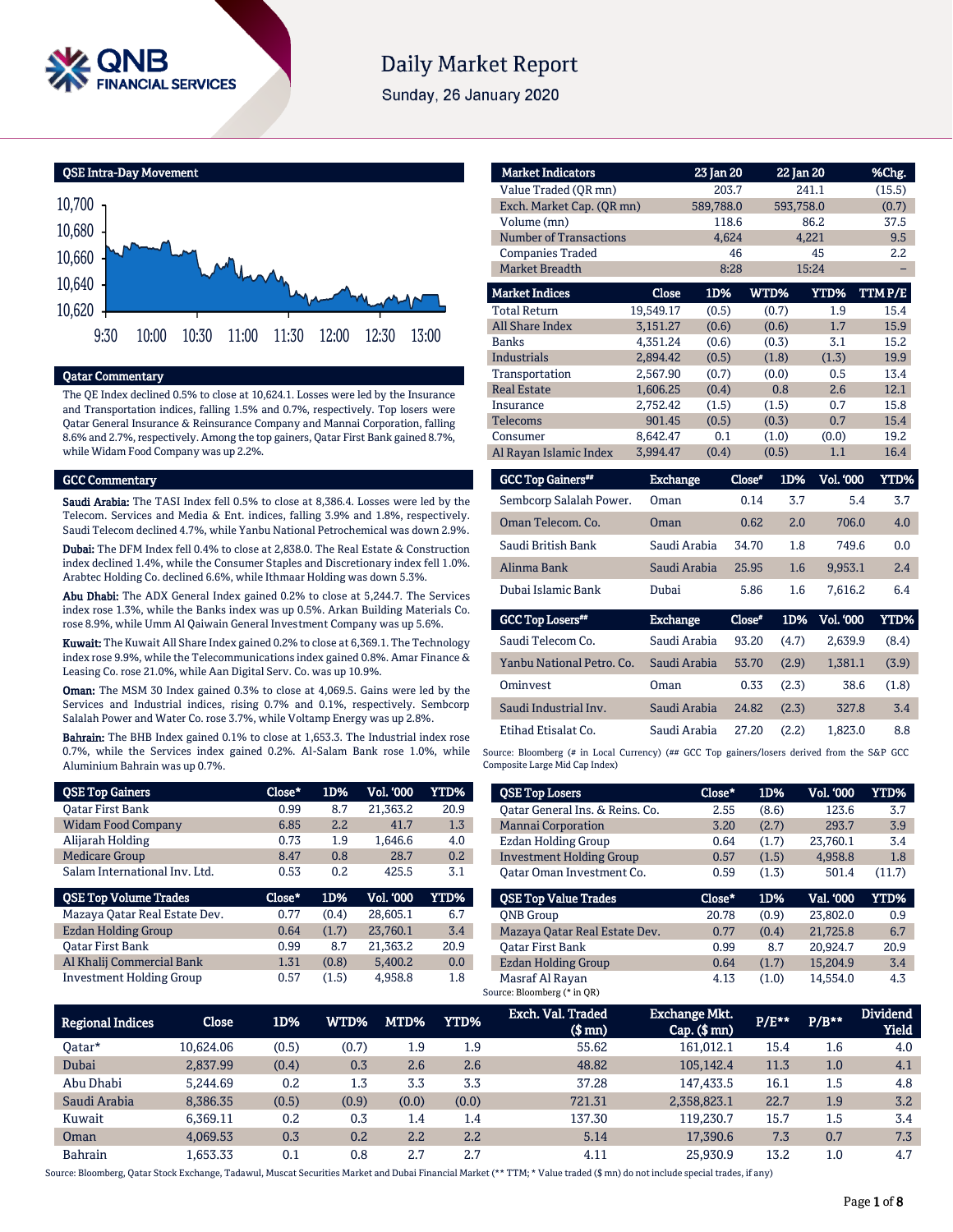# Qatar Market Commentary

- The QE Index declined 0.5% to close at 10,624.1. The Insurance and Transportation indices led the losses. The index fell on the back of selling pressure from Qatari shareholders despite buying support from GCC and non-Qatari shareholders.
- Qatar General Insurance & Reinsurance Company and Mannai Corporation were the top losers, falling 8.6% and 2.7%, respectively. Among the top gainers, Qatar First Bank gained 8.7%, while Widam Food Company was up 2.2%.
- Volume of shares traded on Thursday rose by 37.5% to 118.6mn from 86.2mn on Wednesday. Further, as compared to the 30-day moving average of 77.3mn, volume for the day was 53.3% higher. Mazaya Qatar Real Estate Development and Ezdan Holding Group were the most active stocks, contributing 24.1% and 20.0% to the total volume, respectively.

| <b>Overall Activity</b>    | Buy $%^*$ | Sell %* | Net (QR)        |
|----------------------------|-----------|---------|-----------------|
| Oatari Individuals         | 30.37%    | 39.52%  | (18,623,183,45) |
| <b>Oatari Institutions</b> | 30.71%    | 22.79%  | 16,141,380.79   |
| Oatari                     | 61.08%    | 62.31%  | (2,481,802.66)  |
| <b>GCC</b> Individuals     | 0.47%     | 0.90%   | (870.742.48)    |
| <b>GCC</b> Institutions    | 2.39%     | 1.35%   | 2.115.154.49    |
| <b>GCC</b>                 | 2.86%     | 2.25%   | 1.244.412.00    |
| Non-Qatari Individuals     | 15.77%    | 14.08%  | 3,435,694.66    |
| Non-Oatari Institutions    | 20.28%    | 21.36%  | (2,198,304.01)  |
| Non-Oatari                 | 36.05%    | 35.44%  | 1,237,390.65    |

Source: Qatar Stock Exchange (\* as a % of traded value)

# Ratings, Earnings Releases, Global Economic Data and Earnings Calendar

# Ratings Updates

| Company                 | Agency, | Market | Type*                               | <b>Old Rating</b>            | <b>New Rating</b>          | <b>Rating Change</b> | <b>Outlook</b> | <b>Outlook Change</b>    |
|-------------------------|---------|--------|-------------------------------------|------------------------------|----------------------------|----------------------|----------------|--------------------------|
| Kuwait Finance<br>House | Moody's | Kuwait | LT-FCDR/ST-<br>FCDR/BCA/ABCA        | Prime-1/baa3/<br>A1/<br>baa3 | $A1/Prime-1/$<br>baa3/baa3 |                      | Positive       |                          |
| Ahli United Bank        | Moody's | Kuwait | LT-FCDR/ST-<br><b>FCDR/BCA/ABCA</b> | A2/ Prime-1/<br>baa3/baa3    | $A2/Prime-1/$<br>baa3/baa3 | -                    | <b>Stable</b>  | $\overline{\phantom{0}}$ |

Source: Zawya, Bloomberg (\* LT – Long Term, ST – Short Term, FCDR – Foreign Currency Deposit Rating, BCA – Baseline Credit Assessment, ABCA – Adjusted Baseline Credit Assessment)

### Earnings Releases

| Company                          | Market       | Currency | Revenue (mn)<br>402019 | <b>% Change</b><br>YoY | Operating Profit % Change<br>(mn) 402019 | YoY       | Net Profit<br>$(mn)$ 402019 | % Change<br>YoY |
|----------------------------------|--------------|----------|------------------------|------------------------|------------------------------------------|-----------|-----------------------------|-----------------|
| Saudi Arabian Fertilizer Co.     | Saudi Arabia | SR       | 845.6                  | $-22.4%$               | 341.2                                    | $-41.0\%$ | 338.3                       | -40.5%          |
| Saudi Kayan Petrochemical Co.    | Saudi Arabia | SR       | 2.259.7                | $-14.3%$               | 39.7                                     | $-35.5%$  | (167.4)                     | N/A             |
| Yanbu National Petrochemical Co. | Saudi Arabia | SR       | .482.1                 | $-8.5%$                | 182.3                                    | $-8.7\%$  | 170.9                       | -26.8%          |

Source: Company data, DFM, ADX, MSM, TASI, BHB.

### Global Economic Data

| <b>Date</b> | <b>Market</b> | <b>Source</b>             | <b>Indicator</b>                     | Period    | Actual       | <b>Consensus</b> | <b>Previous</b> |
|-------------|---------------|---------------------------|--------------------------------------|-----------|--------------|------------------|-----------------|
| 01/23       | US            | Department of Labor       | <b>Initial Jobless Claims</b>        | $18$ -Jan | 211k         | 214k             | 205k            |
| 01/23       | <b>US</b>     | Department of Labor       | <b>Continuing Claims</b>             | $11$ -Jan | 1,731k       | 1,756k           | 1,768k          |
| 01/24       | US            | Markit                    | Markit US Manufacturing PMI          | Jan       | 51.7         | 52.5             | 52.4            |
| 01/24       | <b>US</b>     | Markit                    | <b>Markit US Services PMI</b>        | Jan       | 53.2         | 53.0             | 52.8            |
| 01/24       | US            | Markit                    | Markit US Composite PMI              | Jan       | 53.1         | -                | 52.7            |
| 01/24       | <b>UK</b>     | Markit                    | Markit UK PMI Manufacturing SA       | Jan       | 49.8         | 48.8             | 47.5            |
| 01/24       | <b>UK</b>     | Markit                    | Markit/CIPS UK Services PMI          | Jan       | 52.9         | 51.1             | 50.0            |
| 01/24       | <b>UK</b>     | Markit                    | Markit/CIPS UK Composite PMI         | Jan       | 52.4         | 50.7             | 49.3            |
| 01/23       | EU            | European Commission       | <b>Consumer Confidence</b>           | Jan       | $-8.1$       | $-7.8$           | $-8.1$          |
| 01/24       | EU            | Markit                    | Markit Eurozone Manufacturing PMI    | Jan       | 47.8         | 46.8             | 46.3            |
| 01/24       | EU            | Markit                    | <b>Markit Eurozone Services PMI</b>  | Jan       | 52.2         | 52.8             | 52.8            |
| 01/24       | <b>EU</b>     | Markit                    | Markit Eurozone Composite PMI        | Jan       | 50.9         | 51.2             | 50.9            |
| 01/24       | Germany       | Markit                    | Markit/BME Germany Manufacturing PMI | Jan       | 45.2         | 44.5             | 43.7            |
| 01/24       | Germany       | Markit                    | <b>Markit Germany Services PMI</b>   | Jan       | 54.2         | 53.0             | 52.9            |
| 01/24       | Germany       | Markit                    | Markit/BME Germany Composite PMI     | Jan       | 51.1         | 50.5             | 50.2            |
| 01/24       | France        | Markit                    | Markit France Manufacturing PMI      | Jan       | 51           | 50.6             | 50.4            |
| 01/24       | France        | Markit                    | <b>Markit France Services PMI</b>    | Jan       | 51.7         | 52.2             | 52.4            |
| 01/24       | France        | Markit                    | <b>Markit France Composite PMI</b>   | Jan       | 51.5         | 52.0             | 52.0            |
| 01/23       | Japan         | Ministry of Finance Japan | <b>Trade Balance</b>                 | Dec       | $-4152.5bn$  | $-4152.6bn$      | $-482.1bn$      |
| 01/23       | Japan         | Ministry of Finance Japan | <b>Trade Balance Adjusted</b>        | Dec       | $-4102.5$ bn | $-4236.0bn$      | $-491.9bn$      |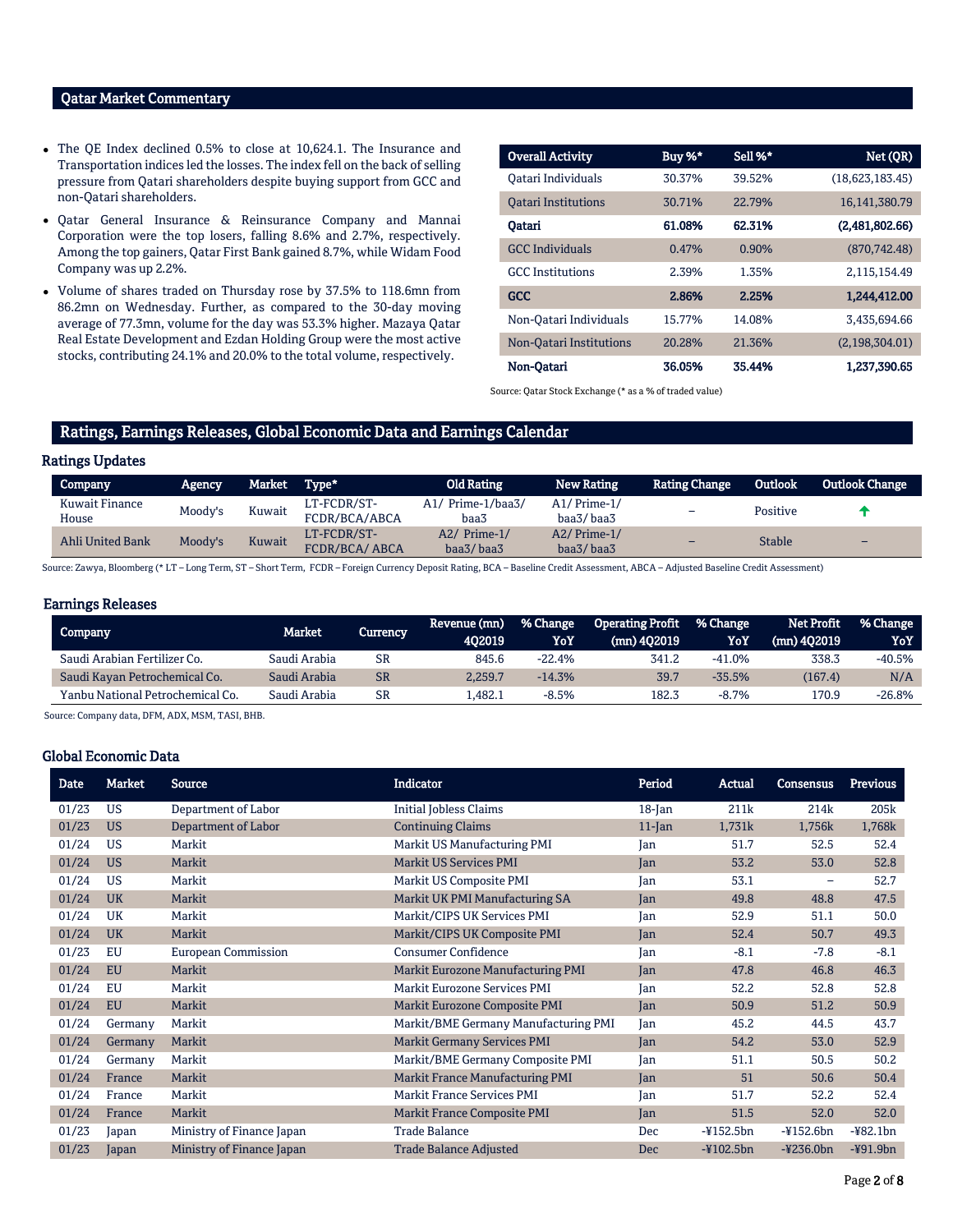| 01/23       | Japan  | Ministry of Finance Japan             | Exports YoY                          | Dec    | $-6.3%$  | $-4.3%$                  | $-7.9%$         |
|-------------|--------|---------------------------------------|--------------------------------------|--------|----------|--------------------------|-----------------|
| 01/23       | Japan  | Ministry of Finance Japan             | <b>Imports YoY</b>                   | Dec    | $-4.9%$  | $-3.2%$                  | $-15.7%$        |
| <b>Date</b> | Market | Source                                | <b>Indicator</b>                     | Period | Actual   | <b>Consensus</b>         | <b>Previous</b> |
| 01/23       | Japan  | Japan Machine Tool Builders' A        | Machine Tool Orders YoY              | Dec    | $-33.5%$ | -                        | -33.6%          |
| 01/24       | Japan  | Ministry of Internal Affairs and Com. | Natl CPI YoY                         | Dec    | 0.8%     | 0.7%                     | 0.5%            |
| 01/24       | Japan  | Markit                                | Jibun Bank Japan PMI Composite       | Ian    | 51.1     | $\qquad \qquad -$        | 48.6            |
| 01/24       | Japan  | Markit                                | Jibun Bank Japan PMI Mfg             | Jan    | 49.3     | $\overline{\phantom{0}}$ | 48.4            |
| 01/24       | Japan  | Markit                                | <b>Jibun Bank Japan PMI Services</b> | Jan    | 52.1     | $\overline{\phantom{0}}$ | 49.4            |

Source: Bloomberg (s.a. = seasonally adjusted; n.s.a. = non-seasonally adjusted; w.d.a. = working day adjusted)

#### Earnings Calendar

| <b>Tickers</b> | <b>Company Name</b>                     | Date of reporting 4Q2019 results | No. of days remaining | <b>Status</b> |
|----------------|-----------------------------------------|----------------------------------|-----------------------|---------------|
| <b>DHBK</b>    | Doha Bank                               | 26-Jan-20                        | 0                     | Due           |
| QIIK           | <b>Oatar International Islamic Bank</b> | 28-Jan-20                        | $\overline{2}$        | Due           |
| <b>OFLS</b>    | <b>Qatar Fuel Company</b>               | 29-Jan-20                        | 3                     | Due           |
| <b>CBQK</b>    | The Commercial Bank                     | $29$ -Jan-20                     | 3                     | Due           |
| <b>IHGS</b>    | Islamic Holding Group                   | 29-Jan-20                        | 3                     | Due           |
| <b>NLCS</b>    | Alijarah Holding                        | 30-Jan-20                        | $\overline{4}$        | Due           |
| <b>OIGD</b>    | <b>Oatari Investors Group</b>           | $2$ -Feb-20                      | 7                     | Due           |
| QATI           | <b>Qatar Insurance Company</b>          | $2$ -Feb-20                      | 7                     | Due           |
| <b>VFQS</b>    | <b>Vodafone Oatar</b>                   | 3-Feb-20                         | 8                     | Due           |
| <b>MCGS</b>    | <b>Medicare Group</b>                   | 4-Feb-20                         | 9                     | Due           |
| <b>UDCD</b>    | <b>United Development Company</b>       | 5-Feb-20                         | 10                    | Due           |
| IQCD           | <b>Industries Oatar</b>                 | 5-Feb-20                         | 10                    | Due           |
| QIMD           | Qatar Industrial Manufacturing Company  | 5-Feb-20                         | 10                    | Due           |
| <b>DOHI</b>    | Doha Insurance Group                    | 12-Feb-20                        | 17                    | Due           |
| <b>ORDS</b>    | Ooredoo                                 | 13-Feb-20                        | 18                    | Due           |

Source: QSE

# News

# Qatar

- ORDS, UDCD sign deal to provide smart solutions to residents of The Pearl – Ooredoo (ORDS) and United Development Company (UDCD) announced the signing of a Memorandum of Understanding (MoU) to provide combined and smart services to The Pearl-Qatar residents. In line with ORDS and UDCD's goal of enhancing people's digital lives, both sides intend to collectively work towards migrating UDCD's Content Broadcast to Ooredoo ONE Broadband and TV service. In addition to the amazing entertainment on offer already with Ooredoo ONE, UDCD's impressive internet-protocol TV will also be made available via Ooredoo ONE, expanding even further the range of channels and options from which residents can choose. The MoU will also pave the way for more cooperation between the two companies in the areas of developing smart solutions and the concept of smart homes to achieve Qatar National Vision 2030, a press statement from Ooredoo stated. (Qatar Tribune)
- QCB: Qatar commercial banks' assets jump 9% in 2019 A robust double-digit growth in domestic assets, especially owing to strong private sector credit, helped Qatar's commercial banks' total asset base expand 9% YoY at the end of December 2019, according to the Qatar Central Bank (QCB) data. The commercial banks' total assets stood at QR1.55tn at the end of December 2019 with domestic assets constituting 85% of the total. The domestic assets witnessed about 12% YoY expansion to

QR1.32tn at the end of December 31, 2019 on a robust growth trajectory especially in the case of credit, securities portfolio, credit on banks and cash and precious metals. Total credit of the commercial banks grew about 11% to QR1.04tn. Their domestic credit facilities shot up more than 12% YoY to QR964.19bn at the end of review period. They constituted about 85% of the total domestic assets of the banks. Private sector credit registered a more than 20% YoY expansion to QR635.19bn, or 66%, of the total domestic credit at the end of December last year; while public sector credit witnessed a marginal 0.37% decline to QR17.48bn. The credit activities under non-banking financial institutions witnessed a more than 7% YoY decline to QR11.52bn during the review period. The domestic securities portfolio, which accounted for 14% of domestic assets, registered a more than 12% YoY increase to QR178.06bn; of which debt witnessed a more than 9% growth to QR104.13bn, Sukuk by more than 16% to QR71.68bn and equity participation by about 41% YoY to QR1.8bn. The domestic debt growth was mainly on account of the government, whose debt rose more than 14% YoY to QR94.1bn, whereas those of banks and others declined 29% and 9% to QR6.23bn and QR3.8bn respectively at the end of December 31, 2019. (Gulf-Times.com)

 QDB's outstanding loans to SMEs at QR6.7bn in 2019 – The total outstanding loans extended by Qatar Development Bank (QDB) to SMEs reached a whopping QR6.7bn in 2019, registering a YoY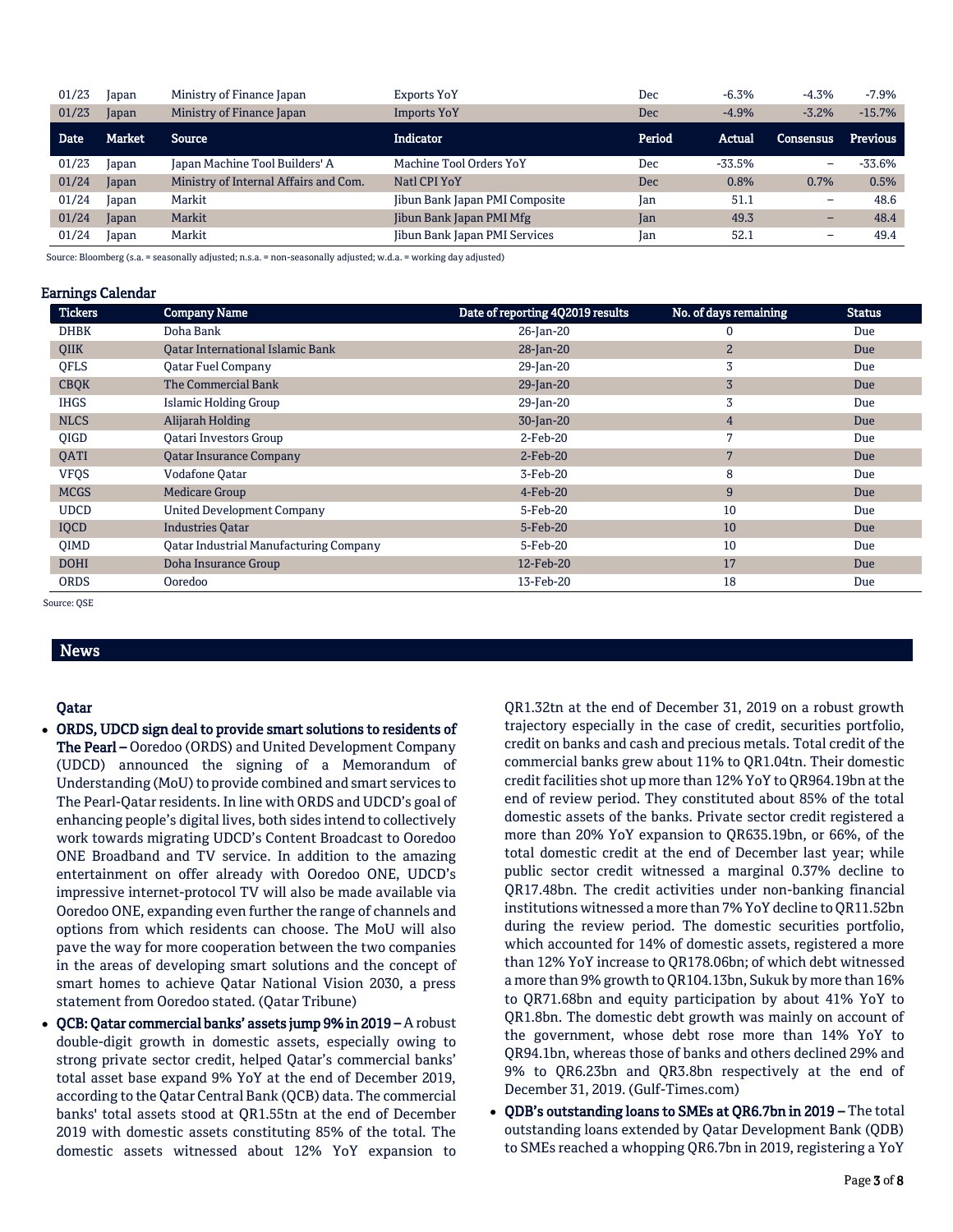growth of nearly 8% compared to QR6.2bn loans provided in the previous year. The short term financing to promote exports in 2019 stood at QR507mn, while total financial support through insurance policies reached at QR562mn. The QDB disclosed that it made remarkable achievements in 2019 in almost all segments of its services, including financial assistance to small and midsized enterprises (SMEs) and providing them access to job opportunities. The state-owned development organization is the main entity responsible for supporting and promoting local SMEs to establish a vibrant private sector in the country. This is part of efforts to achieve economic diversification in the energy rich economy in line with Qatar National Vision 2030. In 2019, the number of QDB-supported food security projects witnessed a remarkable 65% YoY growth, while the number of industrial projects funded by the Bank saw 26% growth. The total number of companies receiving the QDB's financial benefits increased to 951 in 2019, recording a growth of 5% against the previous year, according to key numbers released by QDB. The QDB also invested in 27 small, medium and emerging companies in 2019, reporting a double-digit growth of 36% in its investments compared to previous year. Through its Al Dhameen program, the development bank provided a loan guarantee of QR938mn in 2019. Al Dhameen is an initiative related to credit guarantee to promote the growth and development of SMEs in Qatar. (Peninsula Qatar)

- Ezdan: Real estate price index surges on solid deals Real estate price index has soared during the past week, after clinching 59 property sale deals in seven municipalities worth more than QR2bn, bolstered by huge exceptional deals, a report by Ezdan Real Estate (Ezdan) stated. Three major deals amounting to almost QR1.3bn, domineering around 62% of the total transaction volume were closed in Wukair during the week, entailing a vacant land spreading over an area of approximately 301.00 square meters, at QR193 per square foot, mounting up to of 623.7mn. The second deal concluded in same region for a vacant land of 209.000 square meters at the same price per square foot, totaling QR433.4mn, the third one for a 961000 square meters land plot, with a total price of QR199.1mn, according to the statistics announced by the Real Estate Registration Department, Qatari Ministry of Justice. The three groundbreaking sales deal drove the real estate price index during the week from 12-16 January to proceed apace, stimulating forecasts for a promising market and booming real estate activity in 2020, especially in the southern region which is witnessing a boom in urban development with the implementation of giant infrastructure projects, such as road broadening and construction of thousands of housing units in the south, offered at competitive prices. (Peninsula Qatar)
- CEO: QIA will not invest more in coal Qatar's sovereign wealth fund plans to shift into greener assets, according to CEO Mansoor bin Ebrahim Al-Mahmoud. He said, "We are not going to invest more in the coal business. We have some investment in oil and gas companies; this is a fact, and this is a sector that you cannot ignore." The \$328bn Qatar Investment Authority (QIA) also does not plan to significantly expand its holdings in oil and gas. Still, given that Qatar relies heavily on income from natural gas, the fund needs to diversify beyond the energy sector, he said. "So I don't see that this part of the portfolio will expand that much," he said. Sustainability and climate change are a major theme at

this year's annual World Economic Forum, which has been held in the Swiss Alpine town of Davos since the 1970s. The event attracts the world's most important lawmakers and wealthiest people and this year at least 119 billionaires are converging to join bankers, politicians and other grandees for the pilgrimage. The QIA focuses on opportunities outside Qatar in an attempt to diversify the country's wealth beyond its vast natural-gas reserves, which is a cleaner energy source. (Gulf-Times.com)

- QIBK sponsors Qatar's first Franchise Conference Expo 2020 Qatar Islamic Bank (QIBK) has announced that it will participate in Qatar's first Franchise Conference and Expo 2020 as a support sponsor. Organized by Ibhar for Exhibitions, in cooperation with their strategic partner International World Franchise Associates (London), the exhibition will be held at Sheraton Doha Hotel on January 27. The exhibition aims to support Qatar's local firms to attract international brands considering to invest in the Qatari market. It features various industries, including clothing, accessories, food, and beverages, health and beauty, and education services. The expo showcases a wide range of foreign franchises, as well as companies offering consulting and support services, providing current and potential franchise holders with a great opportunity to explore successful and mutually beneficial business opportunities. (Gulf-Times.com)
- QCFS to hold its board meeting on February 12 to discuss the financial statements – Qatar Cinema & Film Distribution Company (QCFS) announced that its board of directors will meet on February 12, 2020 to discuss and approve the financial statements for the period ended December 31, 2019. (QSE)
- MRDS announces that Investor Relation Conference call will be held on January 28 - Mazaya Qatar Real Estate Development (MRDS) announced that Investors Relation Conference call will be held on January 28, 2020 to discuss the financial statements ended December 31, 2019. (QSE)

# International

 QNB Group: Global economy likely to continue in a Goldilocks scenario for 2020 – The current 'Goldilocks scenario' for the global economy will continue for longer, QNB Group has said in an economic commentary. "Like Goldilocks in the old British tale, most investors prefer an economy that resembles a good porridge, neither too hot nor too cold, but 'just right'," QNB Group noted. In macro terms, this translates into an ideal scenario of moderate growth with high employment and low inflation. In other words, an economy that is hot enough to propel or maintain earnings growth, but cool enough to keep monetary authorities from tightening policy. This is relevant as policy responses to inflation pressures coming from overheated economies have often caused both recessions and bear markets. "Goldilocks is therefore a comfortable scenario of persistent growth prospects with low downside risks. There is little doubt that at some point in Q3 last year global recession/deflation fears were reversed by more aggressive monetary policy easing and positive developments in trade negotiations," QNB Group said. Since then, the economic expansion cycle gained further support with almost all major asset classes rallying. This can be observed in the sharp rebound of the Sentix global aggregate economic index from a position that was negative and deteriorating to one that is positive and improving. (Gulf-Times.com)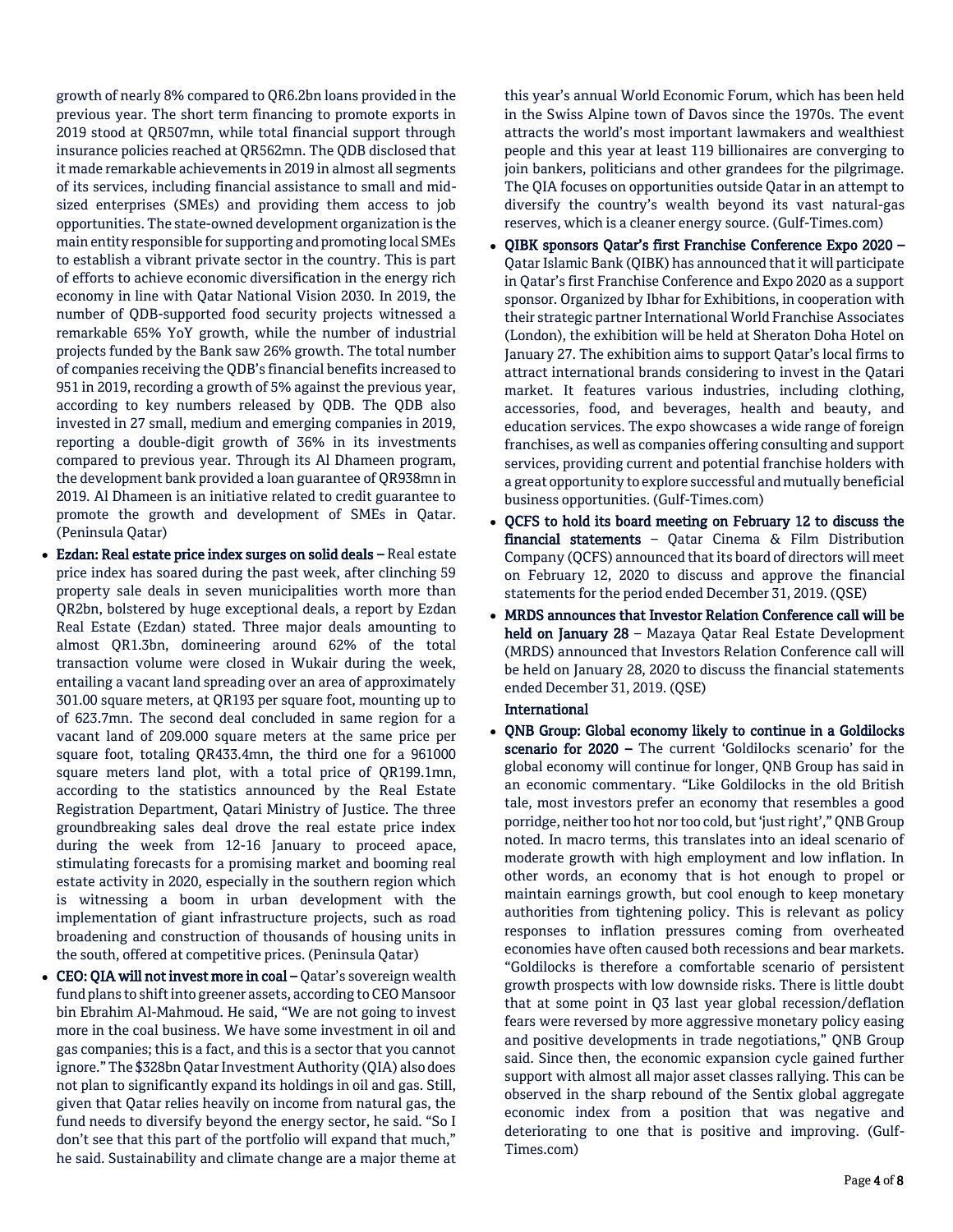- Reuters polls: Global economy snapback to prove elusive despite **market joy –** A significant global upturn will remain elusive this year as many economies still face an array of daunting risks, despite improved sentiment from an initial US-China trade deal and ebullience in financial markets, Reuters polls showed. The global economy in 2019 may have been near its weakest since the financial crisis thanks to trade protectionism and political uncertainty, but world stocks had a blowout year with several indexes repeatedly setting record highs. With easy policy from central banks set to continue, that split between markets and events on the ground may extend into this year, according to surveys of over 500 economists covering 46 major economies conducted January 10-22. While very few economists predicted a deeper downturn this year, not many more forecast a significant pick-up either, despite the euphoria surrounding the initial Washington-Beijing trade deal that cooled nearly two years of escalating tensions between the world's two biggest economies. In the latest Reuters polls, the 2020 growth outlook for nearly 75% of 46 major economies was either cut or left unchanged from the previous poll. Similarly, the outlook for inflation for nearly 85% of those economies was trimmed or left unaltered. (Reuters)
- US weekly jobless claims rise modestly; labor market tight The number of Americans filing for unemployment benefits increased less than expected last week, suggesting the labor market continues to tighten even as job growth is slowing. Labor market strength is underpinning consumer spending, helping to keep the longest economic expansion on record, now in its 11th year, on track, despite a downturn in manufacturing. Initial claims for state unemployment benefits rose 6,000 to a seasonally adjusted 211,000 for the week ended Jan. 18, the Labor Department said on Thursday. Claims had declined for five straight weeks, resulting in the unwinding of the surge seen in early December, which was blamed on a later-than-normal Thanksgiving Day. Claims data for the prior week was revised to show 1,000 more applications received than previously reported. Economists polled by Reuters had forecast claims increasing to 215,000 in the latest week. Despite the moderation in job gains, the labor market remains on solid footing, with the unemployment rate holding near a 50-year low of 3.5% in December and a measure of labor market slack dropping to an alltime low of 6.7%. Thursday's claims report also showed the number of people receiving benefits after an initial week of aid dropped 37,000 to 1.73mn for the week ended January 11. The socalled continuing claims had surged to 1.80mn at the end of 2019, which was the highest level since April 2018. The jump was blamed on year-end volatility. (Reuters)
- ELFA: US business borrowing for equipment rises about 2% in December – The US companies' borrowings for capital investments rose about 2% in December from a year earlier, the Equipment Leasing and Finance Association (ELFA) said on Friday. The companies signed up for \$12.9bn in new loans, leases and lines of credit last month, up from \$12.7bn a year earlier. Borrowings rose 65% from the previous month. Some ELFA member organizations are seeing slightly elevated levels of stress in their business amid slowing global economic growth, ELFA's CEO, Ralph Petta said. Washington-based ELFA, which reports economic activity for the nearly \$1tn equipment finance

sector, said credit approvals totaled 77.1% in December, up from 75.7% in November.

- US private sector firms indicated a faster expansion of business activity in January - The US private sector firms indicated a faster expansion of business activity in January, with the pace of growth accelerating to a ten-month high. The upturn was driven by a sharper increase in service sector output, as growth of manufacturing production was unchanged. Adjusted for seasonal factors, the IHS Markit Flash U.S. Composite PMI Output Index posted 53.1 in January, up from 52.7 in December, to indicate the quickest rise in output since last March. The increase in output was solid overall, despite the pace of growth remaining below the series long-run trend. The composite index is based on original survey data from IHS Markit's PMI surveys of both services and manufacturing. New business across the private sector continued to rise in January, albeit at a softer pace. The upturn in client demand softened slightly as both manufacturers and service providers registered slower expansions of new orders. In fact, goods producers recorded the least marked improvement in demand since last September, with growth easing further from November's ten-month high. Meanwhile, new export orders placed with US private sector firms dipped into contractionary territory at the start of 2020. Meanwhile, price pressures across the private sector remained historically subdued, despite the rate of input cost inflation picking up to a seven month high. Higher operating expenses were commonly linked to stronger increases in raw material prices and wages. (Markit)
- UK business perks up after election, weakening case for rate cut – British companies are enjoying their best month in more than a year, a survey showed on Friday and the strongest evidence yet of a post-election boost to the economy that could deter the Bank of England (BoE) from cutting interest rates next week. The 'flash' early readings of the IHS Markit/CIPS UK Purchasing Managers' Index (PMI) showed Britain's vast services sector returned to growth in January for the first time since August, while a downturn in manufacturing eased. Britain's performance bettered the Eurozone's for the first time since December 2018, as the PMI suggested the world's fifth-largest economy looked on track to grow around 0.2% in quarterly terms after it slowed to a crawl late last year. Earlier signs of weakness in the labor market had prompted two BoE rate-setters to vote for lower borrowing costs at the end of last year. Three others, including Governor Mark Carney, have hinted recently that more economic stimulus might be needed. The composite PMI, which combines manufacturing and services indexes, rose to 52.4 from 49.3, the highest reading since September 2018 and easily beating the 50.6 consensus forecast in a Reuters poll of economists. The services PMI rose in January to 52.9 from 50.0, also its highest level since September 2018 and well above the consensus forecast in a Reuters poll of 51.0. (Reuters)
- Eurozone's economy remains weak in new year but some signs of hope – Eurozone's business activity remained weak at the start of the year, a survey showed a day after the European Central Bank (ECB) said the manufacturing sector remained a drag on the economy, but there were some signs the worst may be over. IHS Markit's Euro Zone Composite Flash Purchasing Managers' Index (PMI), seen as a good gauge of economic health,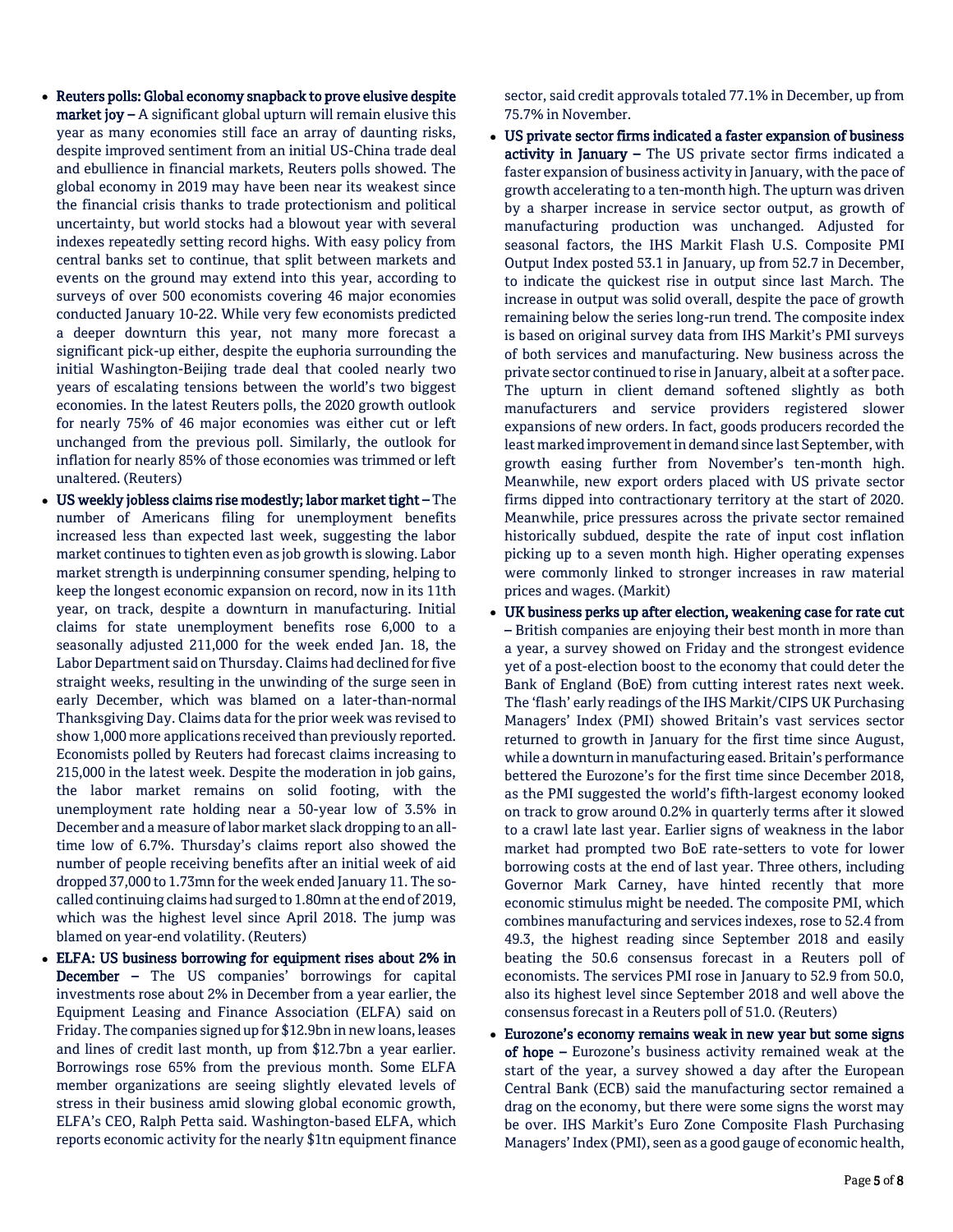held at 50.9 in January, missing the median prediction in a Reuters poll for 51.2. Anything above 50 indicates growth. The headline index was bogged down by a still struggling factory industry. The manufacturing PMI marked the 12th month below the break-even mark, registering 47.8 - albeit an improvement on December's 46.3 and well above the Reuters poll's 46.8. An index measuring output, which feeds into the composite PMI, rose to 47.5 from 46.1, its highest since August. (Reuters)

- Growth in Germany's private sector picks up in January Germany's private sector gained momentum in January as growth in services activity picked up and the pullback in manufacturing eased, a survey showed on Friday, suggesting Europe's largest economy may be picking up at the start of 2020. IHS Markit's flash composite Purchasing Managers' Index (PMI), which tracks the manufacturing and services sectors that together account for more than two-thirds of the economy, rose to 51.1 from 50.2 the previous month. It was the highest reading in five months and beat the consensus forecast in a Reuters poll of analysts who had expected a smaller increase to 50.5. Business expectations also improved, with optimism among manufacturers reaching its highest level in one-and-a-half years, the survey showed. (Reuters)
- Japan's December core consumer inflation ticks up, but far from BoJ's target – Japan's core consumer prices rose in December from a year earlier, data showed on Friday, nudging up from the previous month, but inflation was still well short of the central bank's elusive 2% target. The tame data, which was also boosted by a sales tax increase last October, underscored the challenge faced by the country's central bank, which was expected to maintain its current stimulus policy, analysts said. The core consumer price index (CPI), which includes oil costs but excludes volatile fresh food prices, rose 0.7% in December from a year earlier, the government data showed, matching a media forecast. In November, the index rose 0.5%. The data release came after the BoJ on Tuesday revised down its consumer price forecasts, despite the central bank having nudged up its economic growth projections. (Reuters)
- Slowing contraction in Japan factory activity eases fears of recession – Japan's factory activity contracted for a ninth straight month in January but at the slowest pace in five months, possibly reflecting easing US-China trade tensions and alleviating fears of a recession. The Jibun Bank Flash Japan Manufacturing Purchasing Managers' Index (PMI) edged up to a seasonally adjusted 49.3 from a final 48.4 in December. The index stayed below the 50.0 threshold that separates contraction from expansion for a ninth month - the longest stretch since a ninemonth run to February 2013. Output and new orders remained in contraction for the 13th month, but the pace of declines in these indicators also eased, especially in production. That suggests factory activity may have bottomed out, with new export orders expanding for the first time in 14 months in another sign of a pickup in global demand. Separate data showed activity in Japan's services sector expanded at the quickest pace in four months, likely keeping alive policymakers' hope for a domestic demand-led recovery. The Jibun Bank Flash Japan Services PMI index came in at a seasonally adjusted 52.1 from the previous month's 49.4, edging closer to a nearly two-year high of 53.3 in August. The Jibun Bank Flash Japan Composite PMI turned 51.1

in January from the previous months final of 48.6, marking the fastest expansion in four months. (Reuters)

 Reuters poll: Japan December factory output seen rising for first time in three months - Japan's factory output is expected to have risen for the first time in three months in December, a Reuters poll showed on Friday, offering some relief for an economy weighed down by sluggish global demand and a sales tax hike. Retail sales likely fell for a third straight month in December as consumers cut back spending after the sales tax increase to 10% from 8% in October, but the rate of decline likely moderated slightly from the previous month. Industrial output is expected to have grown 0.7% in December from the previous month, the poll showed, which would follow a 1.0% fall in November and a hefty 4.5% drop in October. Retail sales were seen down 1.8% in December from a year ago, the poll showed, but less than a 2.1% decline in November and a 7.0% drop in October. (Reuters)

# Regional

- Stronger GCC appetite set to spur uptick in Sukuk issuance in 2020 – A stronger appetite for Sukuk issuance in some GCC countries is among the key factors that promise to spark an uptick in the market performance of Islamic bonds in 2020. S&P estimates a total Sukuk issuance of between \$160bn and \$170bn this year, representing 5% growth on the \$162bn seen in 2019. The total estimated issuances include \$40bn -\$45bn of foreign currency Sukuks. Primary Credit Analyst at S&P, Mohamed Damak expects recent strong Sukuk market performance to continue in 2020 also helped by robust global liquidity, a new fintech proposition, and initiatives by governments and standard setters. An anticipated lower oil price would mean higher financing needs for GCC governments, which would then need to choose between conventional or Sukuk instruments. According to leading Japanese bank MUFG, the financing needs of four GCC countries to meet the anticipated fiscal deficits and investment programs in 2020 stand at \$73.5bn, or 4.4% of the region's GDP. (Zawya)
- Saudi Arabia says all options open at OPEC+ meeting, including further cuts - Saudi Arabia's Minister of Energy, Prince Abdulaziz bin Salman Al-Saud said all options are open at an OPEC+ meeting in early March, including further cuts in oil production, Al Arabiya television reported. However, he added that it was too early to make a call on the need for more cuts. "I can't judge now if the market needs additional cuts because I haven't seen the balances for January and February," he said. He said that when the OPEC and its allies led by Russia convene for an emergency meeting in March, the grouping will study where the market is and objectively decide if more cuts are needed. OPEC+ agreed in December to widen their supply cuts by 500,000 bpd to 1.7mn bpd until the end of March. Prince Abdulaziz said the aim of OPEC+ was to reduce the size of the seasonal inventory build that takes place in the first half of the year. OPEC+ is due to meet in Vienna on March 5 and 6 to set their policy. A ministerial monitoring committee for the deal will meet in Vienna on March 4. (Reuters)
- PIF in talks to buy Newcastle United for \$447mn Saudi Arabia's sovereign wealth fund, Public Investment Fund (PIF) is in talks to buy English soccer club Newcastle United for about \$447mn, a source told Reuters, confirming a report in the Wall Street Journal earlier. British billionaire Mike Ashley, who made his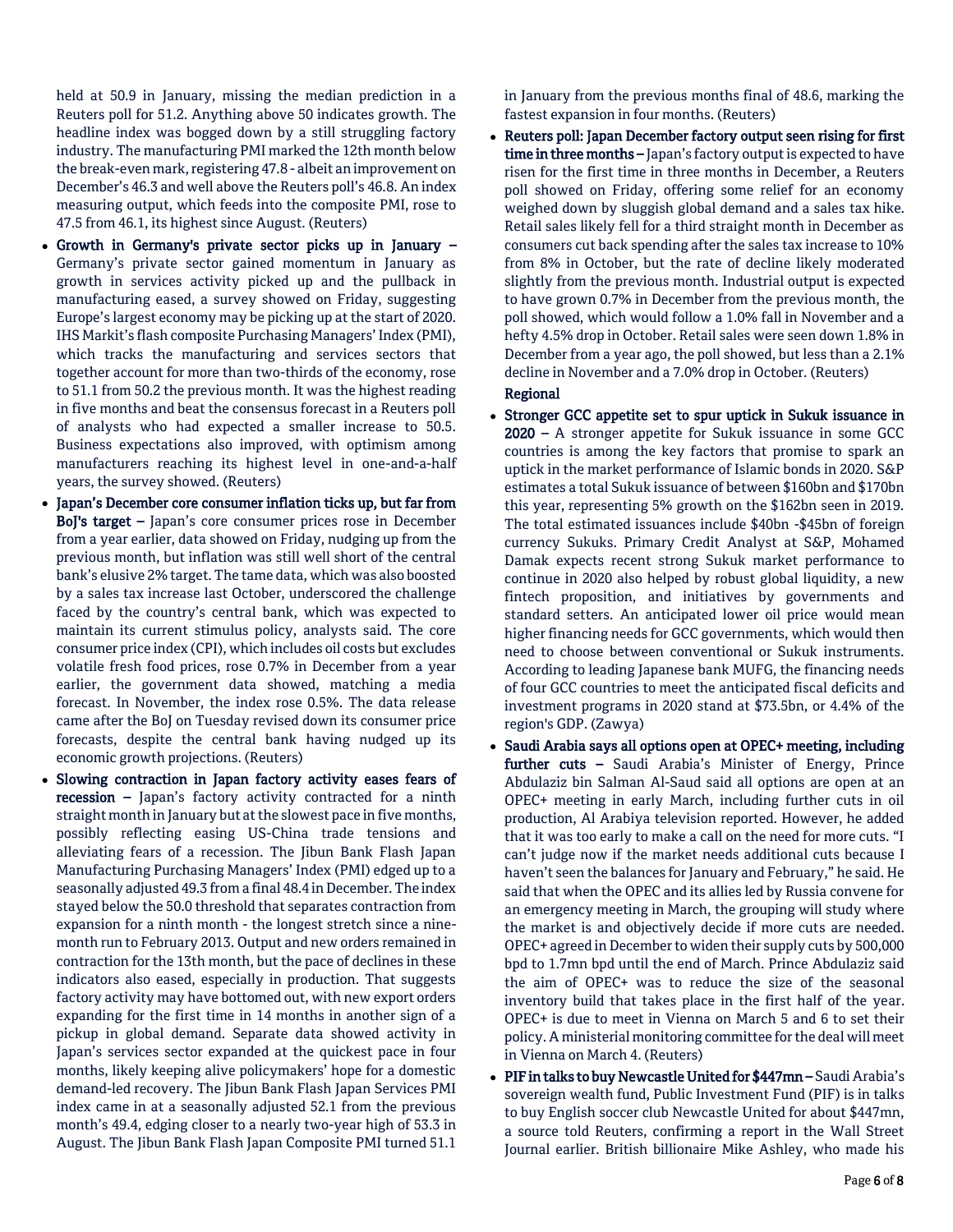fortune from sportswear retailer Sports Direct (renamed Frasers Group last month), has owned Newcastle United since 2007. Saudi's PIF together with a group led by British financier Amanda Staveley, are in discussions to buy the Premier League club, however, the talks were at a delicate stage and could fall apart, a source told Reuters. Newcastle United has been up for sale for a number of years. Three years ago, Staveley's firm PCP Capital Partners made an offer for it for a reported £250mn however, the talks broke down. (Reuters)

- UAE's consumer prices fall in 2019 The UAE's consumer price index (CPI), which measures the costs of goods and services, has dropped 0.8% in 2019 from the previous year. The continued decline in property rents and sales prices, and costs of water, electricity, fuel and gas, have kept UAE inflation in check. According to the Statistics Centre, Abu Dhabi (SCAD), the largest contributor to the overall decrease in consumer prices in 2019 were the costs of housing, gas and utilities, which posted a decline of 3.7%. Another contributing factor was transportation cost, which decreased by 5.3% in 2019 compared with the previous year. UAE households were also able to keep expenditures on food consumption at low levels, with the food and beverages group in the CPI dropping by 2.1%. However, household expenditures on non-essentials rose. According to SCAD, the prices of the "recreation and culture" category in the CPI climbed by 24.6% in 2019. The costs of renting and buying a home in the UAE have been on a decline since the oil prices started falling in 2014. (Zawya)
- UAE posts AED66.3bn surplus in first nine months of 2019 UAE posted a surplus of AED66.3bn in the first nine months of 2019, state news agency WAM said, citing government data. The surplus was slightly higher than in 2018, when the UAE posted a surplus of AED66bn during the same nine-month period. Revenues amounted to AED359.2bn and expensed totaled AED292.9bn, the agency said. Expenses were 4.2% higher than in the first nine months of 2018. (Reuters)
- Dubai's December consumer prices fall 2.02% YoY; rise 0.3% MoM – Dubai Statistics Center published Emirate of Dubai's consumer price indices for December which showed that the consumer prices fell 2.02% YoY, however, the prices rose 0.3% MoM in December as compared to a fall of 0.2% in the previous month. (Bloomberg)
- Dubai's Emirates NBD Bank sells stake in NMC after Muddy Waters attack – Dubai's Emirates NBD Bank said it had sold a 1.04% stake in NMC Health for \$35.55mn, weeks after the healthcare firm was hit by a short-selling attack by US firm Muddy Waters. The sale of 2.16mn shares in NMC, UAE's largest private healthcare provider, at £12.50 per share, also comes days after two major shareholders launched a discounted share sale in the London-listed group. NMC's Vice-Chairman, Khaleefa Al Muhairi and its second-largest shareholder Saeed Al Qebaisi together sold NMC shares worth £375mn on January 8. As of October 29, the bank was NMC's ninth-largest investor with a 1.26%, according to Refinitiv data. The bank said it sold the company's shares after the repayment of a related loan entered into by another entity, Infinite Investment, as the borrower and Emirates NBD as the lender. NMC launched an independent review of its finances after short-seller Muddy Waters

questioned the value of its assets and cash balance while announcing a short position. (Reuters)

- Dubai Islamic Bank completes Noor Bank acquisition Dubai Islamic Bank (DIB) has completed the acquisition of Noor Bank after securing the necessary regulatory approvals. The acquisition is set to create one of the largest Islamic banks worldwide with more than AED275bn worth of assets, DIB said. The transaction has been structured through share swap, with DIB issuing 651,159,198 new shares to take its issued share capital to 7,240,744,377 shares. Noor Bank's operations will be completely integrated into DIB. "In line with our strategy, the completion of this deal means that we remain ideally positioned to expand our footprint in the region and beyond, in addition to supporting the UAE's vision for growth and prosperity," Chairman of Dubai Islamic Bank, Mohammed Ibrahim Al Shaibani said in the bourse filing. (Zawya)
- NBS posts 6.9% YoY rise in net profit to AED545.5mn in FY2019 – Sharjah Islamic Bank (NBS) recorded net profit of AED545.5mn in FY2019, an increase of 6.9% YoY. Total Income rose 11% YoY to AED1,889.2mn in FY2019. Net operating income rose 19.9% YoY to AED1,303.8mn in FY2019. Total assets stood at AED46.4bn at the end of December 31, 2019 as compared to AED44.7bn at the end of December 31, 2018. Net customer financial receivables stood at AED25.1bn (+4.2% YoY), while customers' deposits stood at AED27.3bn (+3.3% YoY) at the end of December 31, 2019. EPS came in at AED0.19 in FY2019 as compared to AED0.17 in FY2018. (ADX)
- Moody's affirms ratings of KFH, AUB Kuwait Moody's Investors Service has affirmed credit ratings of two Kuwaiti banks, according to a statement released. The global rating agency affirmed the 'A1' / Prime-1 long and short-term domestic and foreign currency deposit ratings of Kuwait Finance House (KFH), changing its outlook to 'Positive' from 'Stable'. Moreover, Moody's affirmed the 'A2' / Prime-1 long and short-term domestic and foreign currency deposit ratings of Ahli United Bank – Kuwait (AUB Kuwait), with a 'Stable' outlook. The rating agency also affirmed KFH's and AUB's baseline credit assessments (BCA) and adjusted BCAs at 'baa3'. (Zawya)
- Oman's December consumer prices fall 0.15% YoY; fall 0.21% MoM – National Centre for Statistics & Information in Muscat published Oman's consumer price indices for December which showed that the consumer prices fell 0.15% YoY and fell 0.21% MoM. Food and non alcoholic beverages prices rose 1.13% YoY in December. (Bloomberg)
- Bahrain's December consumer prices rise 1.2% YoY; fall 0.9% YoY - Information & eGovernment Authority in Manama published Bahrain's December consumer price indices which showed that the consumer prices for December rose 1.2% YoY as compared to a fall of 0.9% YoY. Food and non-alcoholic beverages price index rose 2.65% YoY in December. (Bloomberg)